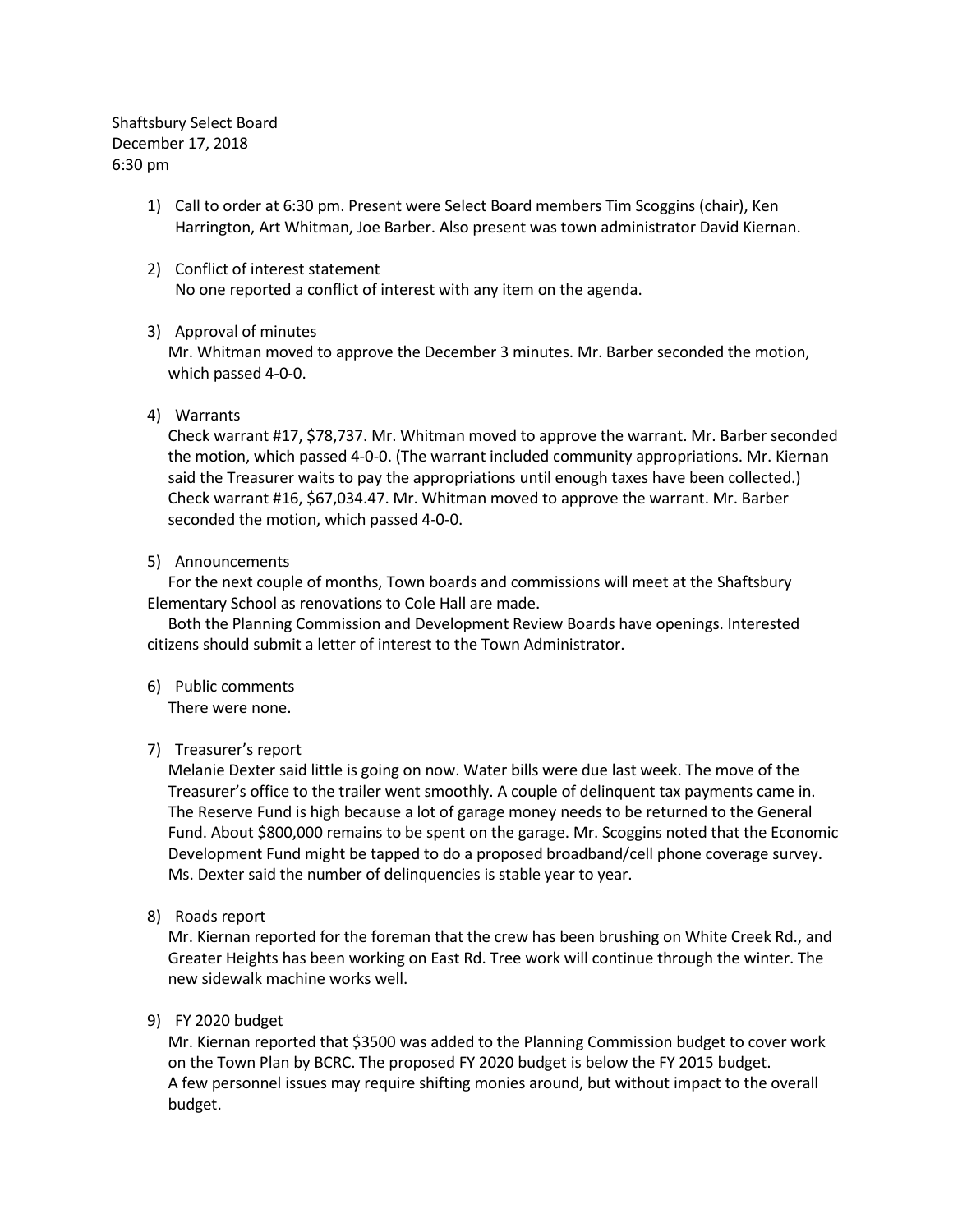Mr. Whitman indicated he'd like to discuss funding for Bennington Rescue, which went from a \$2000 appropriation three years ago to a proposed \$25,000 in FY 2020, but didn't want to do so without Tony Krulikowski present. Mr. Whitman suggested that as long as the number of calls made to Bennington Rescue does not go up radically, neither should the payment to them. He said the \$42,000 requested by the Squad represented not service costs but rather the sum needed to restore the Squad's endowment. This and other matters will be discussed at a budget meeting to be scheduled.

Mr. Kiernan said the gravel budget will go down, while the road crew concentrates on ditching and tree removal. Once those tasks are complete, the need for gravel will be less. Mr. Kiernan said WBTN asked for an increased appropriation. He will ask them to present to the Select Board in January.

## 10) Cemetery mowing bid

One bid was received, which Mr. Scoggins opened. Sycamore Landscaping proposed \$25,000 per year, with work outside the contract at an hourly rate of \$65/hour. It was noted that Sycamore had the contract last year, for \$24,000, but that contract didn't include Grandview. The bid package included references, insurance certificates, and other items. Mr. Whitman moved to award Sycamore the contract. Mr. Barber seconded the motion, which passed 4-0-0. The contract will be for two years, with an option for a third year.

## 11) Town garage/Cole Hall update

The floor has been poured inside the garage. Aprons are to be poured this week. Heat has been installed. The transfer station road has been repaired but is not quite complete. Mr. Kiernan is going to speak with Russell Construction about altering the mechanical space in case a future POET system is required. The crew hopes to be able to spend the "shoulder" month of March setting things up at the new garage. The salt shed is completed. Two one-thousand propane tanks will be purchased by the Town and buried. The current garage probably won't be closed until April. Some sort of hut with salt will be left at Cole Hall for the sidewalk machine. Work at Cole Hall began today. Framing is already done. We will probably need to use \$10,000 or so out of the General Fund to replace the front door, add railings, and re-finish the floor. Work should be completed no later than early February.

# 12) Other business

Mr. Kiernan requested an executive session to discuss personnel issues.

An autumn well test at a private well came in over threshold for one of five contaminants (one for which testing had never before been required). The Town is now providing bottled water to the landowner, and will install a POET system there. Mr. Harrington suggested the State should take responsibility for such costs. Mr. Scoggins agreed, but said despite legislative pressure and testimony it is clear the State is not so inclined.

# 13) Review of action items

- The Select Board will hold a budget discussion on Bennington Rescue.
- Mr. Kiernan said he is getting Sheriff reports on speeding. Mr. Scoggins said they'd requested that the Sheriff's staff change location more frequently. Mr. Whitman said he'd gotten complaints of speeders on West Mountain Road (after repairs were made to the roard).
- Mr. Kiernan is waiting to hear about VTrans' contract for Glastenbury Road. (Shaftsbury hopes to add its portion of Glastenbury Road to that contract.)